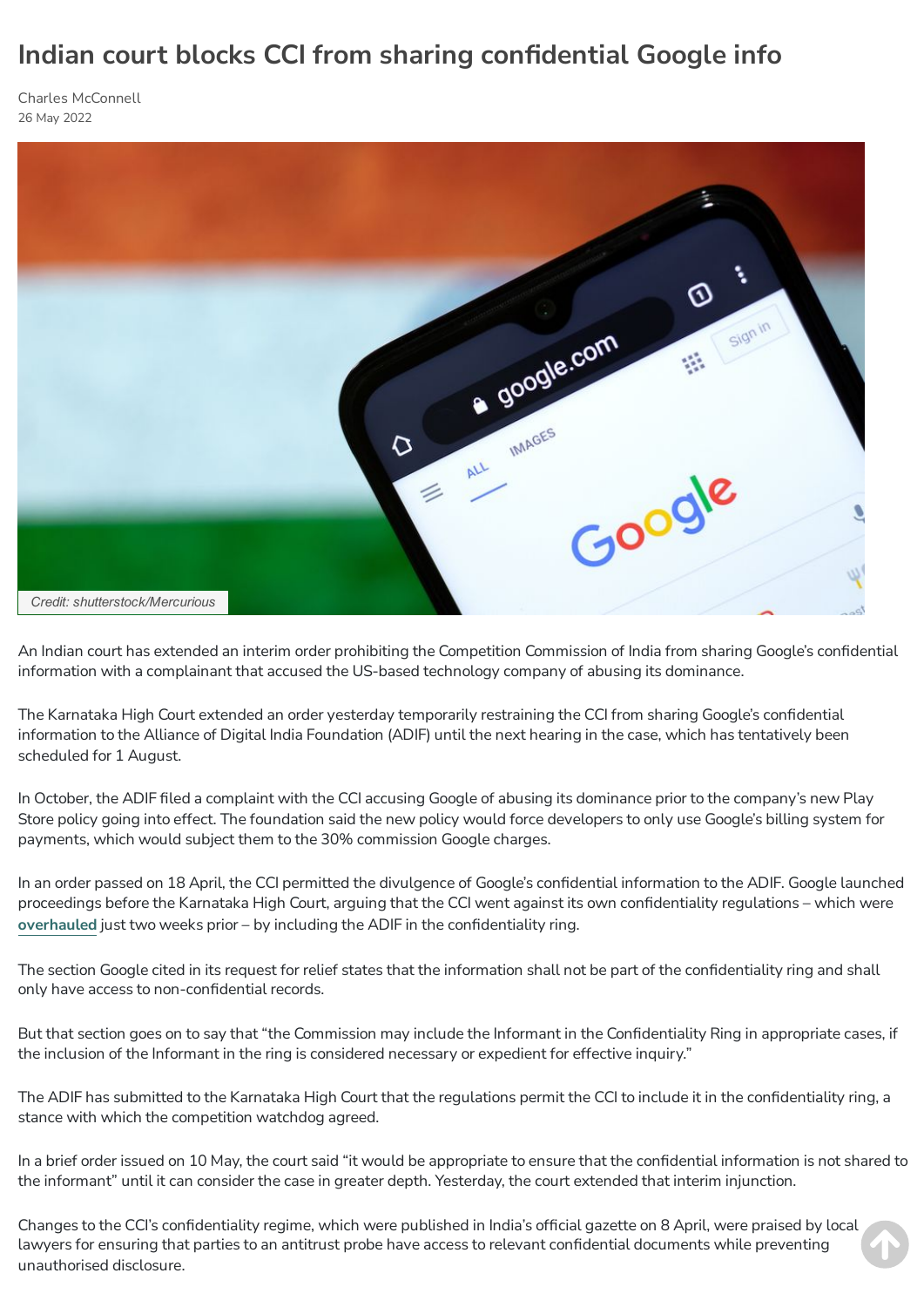Kunal Mehra, a partner at L&L Partners in New Delhi, said the case could serve as a "litmus test" for the new regime, which allows for the sharing of confidential information with members of a confidentiality ring.

By default, an informant is not part of that ring, so the CCI must pass a specific order expressly including the informant, Mehra explained.

The Karnataka High Court will likely consider concerns relating to the risk of confidential data being leaked, and a ruling "would provide significant guidance on the effectiveness and implementation of the regime", Mehra said.

If this matter ultimately gets to the Supreme Court, it would settle the issue for good, Mehra added.

Given the significant safeguards built into the regulations, the informant's inclusion in the confidentiality ring is likely to pass legal muster, he predicted. But the application of the regulations to the present case will depend on the relevant facts of the dispute, including the court's view on the necessity of the informant being included in the ring, he said.

Manas Kumar Chaudhuri, a partner at Khaitan & Co in New Delhi, said India's high courts can only hear cases relating to alleged breaches of "due process and principles of natural justice issues". No civil courts, including the high courts, can hear or adjudicate allegations pertaining to alleged breaches of any substantive provisions of the Competition Act, which are heard by the National Company Law Appellate Tribunal, he said.

"Therefore, the Karnataka High Court must satisfy itself that the petition before it is only relating to breaches of either due process or principles of natural justice," Chaudhuri said.

If the CCI's lawyers can meet that limited challenge and demonstrate that the dispute does not centre on due process or an issue of natural justice, Chaudhuri predicted that the petition will be dismissed.

The dispute comes as the CCI continues to investigate the ADIF's complaint against Google. The country's largest e-payment service, Paytm, **[accused](https://globalcompetitionreview.com/digital-markets/indias-largest-e-payment-service-joins-fight-against-google)** Google in September 2020 of favouring its own payment services in its Play Store.

In September, a leaked copy of a 750-page report by the CCI's investigative branch reportedly **[accused](https://globalcompetitionreview.com/market-sharing/cci-investigative-unit-says-google-abused-its-dominance-over-android)** Google of abusing its dominance in the markets for operating systems and other key services. The report detailed the findings of a probe that **[began](https://globalcompetitionreview.com/india-probes-googles-android-leveraging)** in 2019.

Google **[slammed](https://globalcompetitionreview.com/digital-markets/google-slams-leaked-cci-investigative-report)** the leak and urged the Delhi High Court to block any further confidentiality breaches from the CCI's investigative unit. The court ultimately **[accepted](https://globalcompetitionreview.com/digital-markets/indian-court-accepts-cci-commitment-in-google-complaint)** a commitment from the CCI to to accept Google's confidentiality requests to speed up the proceedings, although the enforcer maintained that it was not responsible for the leak.

The findings of the leaked report claimed that Google leveraged its extremely popular Android operating system to force device manufacturers to pre-install the Google Play Store and Chrome internet browser, according to local outlets.

In 2018, the CCI **[fined](https://globalcompetitionreview.com/google-fined-abusing-dominance-in-online-search)** Google €17.2 million for abusing its dominance in the markets for general online search and web search advertising services. That fine followed a six-year long probe, during which the authority also **[sanctioned](https://globalcompetitionreview.com/cci-fines-google-non-cooperation)** Google €121,000 for withholding information.

That same year, the CCI also **[threw](https://globalcompetitionreview.com/google-escapes-abuse-findings-in-india) out** a pair of abuse of dominance complaints against Google accusing the company of illegally blocking advertisers from using its AdWords software.

More recently, the authority **[dismissed](https://globalcompetitionreview.com/digital-markets/indian-enforcer-axes-google-meet-complaint)** an allegation accusing Google of abusing its dominance in the internet-related services and products market by integrating its video-conferencing application, Meet, into Gmail.

## Counsel to Google

Rahul Rai in New Delhi (as an independent competition lawyer)